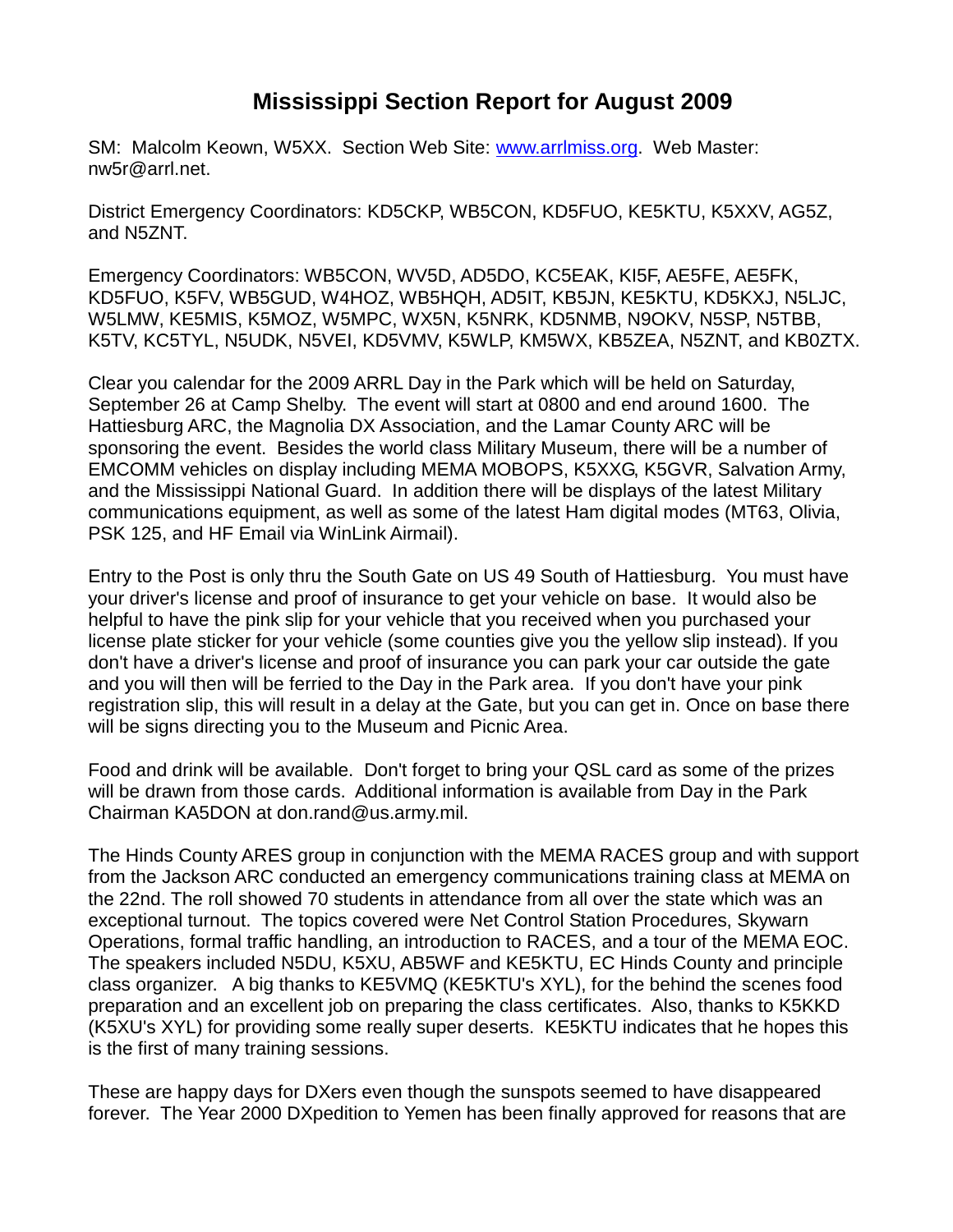not yet clear; however, according to N5FG, now that 701YGF was approved, the Magnolia DX Association now has the following members at the Top of the DXCC Honor Roll: W5AV, K4JRB, W5XX, N5FG, W5FKX, W5FI, K5JZ, N5WI, W0XV, K5VV, W5CIA, and KE5K. In addition, 11 more MDXA members are on the Honor Roll (meaning that they have all but 10 or less worked, but haven't made the Top, yet). Congratulations to all!

State RACES Officer AB5WF notes that the Jackson and Mobile NWS Offices have set up a method to relay storm reports via their websites. From their home pages click on 'Submit a Storm Report.' If you don't have these websites bookmarked they can be reached quickly by going to www.arrlmiss.org and then going to 'links.' Thus far, New Orleans and Memphis have not added this feature.

Gulf Coast DEC K5XXV reports that on August 13, KE5OFW, KE5OFR and K5XXV took the K5XXV EMCOMM trailer to Hancock County to help with communications for the EMA and Sheriff's Dept. during a missing child search. They were able to maintain communications between the Search & Rescue Teams and the Incident Commander during the six hour search resulting in the child being found.

EC K5FV reports that the Rankin County ARES group attended a class at River Oaks Hospital, on Saturday August 15 and received training and certification in FEMA IS-100HC, IS-200HC, and IS-700. This training is required by River Oaks, in order for the Rankin County ARES members to be able to operate the radio station there. Those attending were WM5A, K5FV, KE5DHC, KE5PYM, AD5ZN, KB8BMA,, KE5WAD, NH6KN, KF5IZ, KE5YLS, KE5JKD, KE5WRC, and future hams Cicely Kumor and Debra Stewart. The class was taught by KE5UQS, Security Chief, and by KE5UQT, Head Security officer.

Lauderdale/Clarke Counties EC KD5GWM is retiring after eight years of service due to health considerations. Thanks for your efforts, Donna! AE5FE will be taking over as EC, and Donna will remain active as an Assistant EC.

Asst. EC KE5WUN reports that the Panola County ARES Group is rejuvenating and reports that a 2 Meter Net has been started. In addition, the City of Sardis may be able to make an office and meeting room available for ARES use.

Welcome to the following new Mississippi Hams: KF5CLQ, Nathanael – Saucier; KF5CLX, James – Corinth; KF5CLY, Marvin – Tupelo; KF5CLZ, David – Diamondhead; KF5CMA, David – Gautier; KF5CMB, Mariah – Biloxi; KF5COI, Raven – Wiggins; KF5COJ, Heather – Wiggins; KF5CQI, William – Hernando; KF5CQJ, Albert – Heidelberg; KF5CSA, Roy – Sardis; KF4CSC, Nina – Hernando; KF5CSD, Michael – Nesbit; KF5CSE, Mclean – Nesbit, and KF5CST, Megin – Pass Christian.

Welcome to the following new ARRL Members: KF5AGH – Perkinston; KF5AGJ – Perkinston; KF5AMF – Ovett; KF5APO – Mantachie; KF5AQD – Hattiesburg; KF5ATV – Myrtle; KF5BXH – Hattiesburg; KF5CFE – Pittsboro; KF5CJJ – Perkinston; KF5CLB – Olive Branch; KF5CLC – Olive Branch; KF5CLY – Tupelo; WD8CWD – De Kalb; N5DOK – Clarksdale; WA5H – Brandon; KD5IDT – Vancleave; K5KKD – Jackson; NH6KN – Pearl; NW5MP – Columbus; W5OXA – Biloxi; KE6PZH – Collins; KE5QIK – Long Beach; KE5SUS – Jackson; KD5TY – Gulfport; K5US – Poplarville; KC4UYI – Clinton; K5XU – Jackson; N5YAB – Wiggins; KE5YBS – Hattiesburg; KE5YCM – New Albany; KE5ZPV – Columbus; KE5ZWV – Clinton,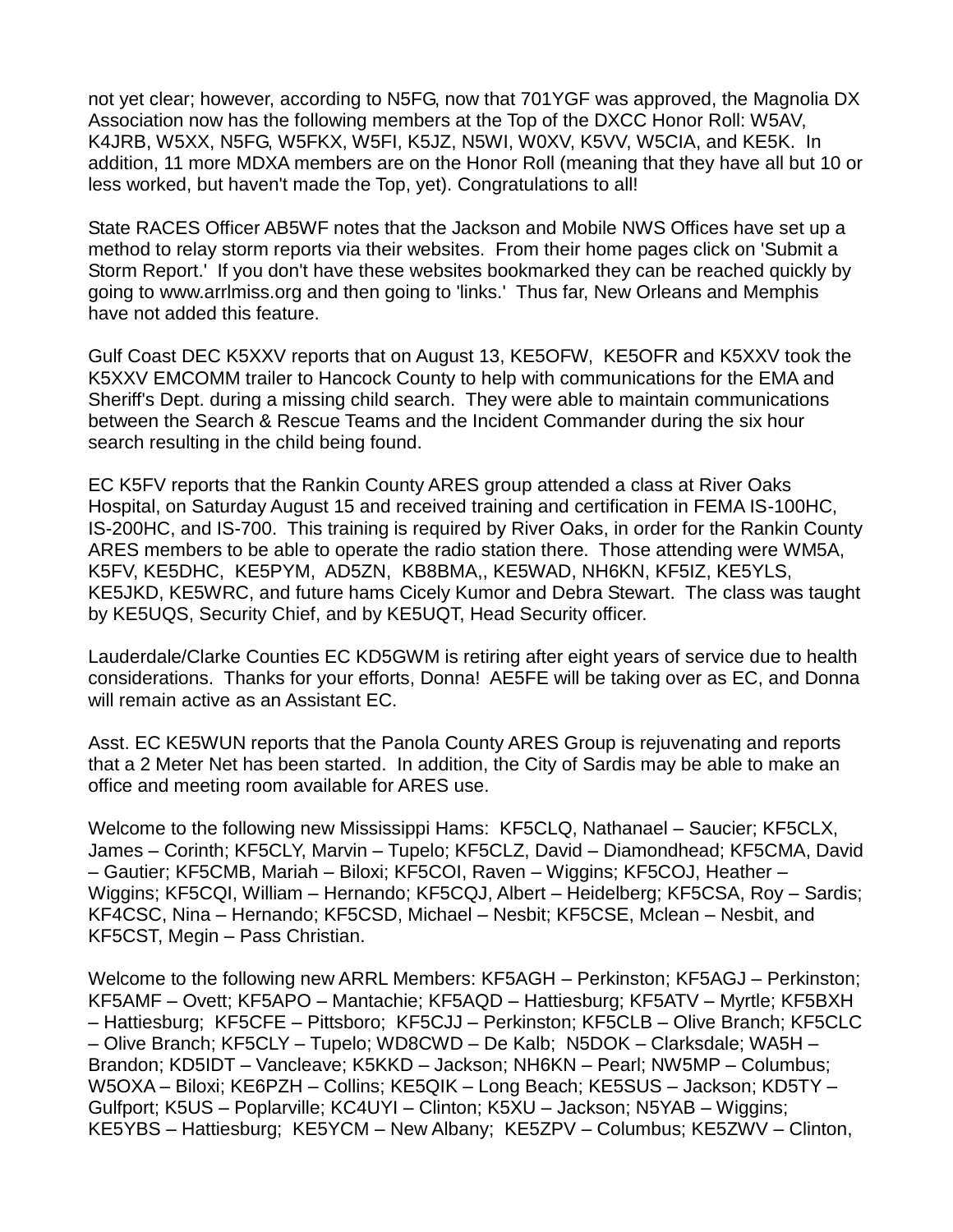and WA4ZYN – Horn Lake. 34 new members in one month – Great! Mississippi ARRL Membership now stands at 1,050.

Also welcome to KE5KTU as DEC for West Central Mississippi.

Congratulations to the following on their upgrades: KF5AGH – Perkinston; KF5AGK – Perkinston; KC5BBX – Union Church; KF5CLC – Olive Branch; KD5IVK – Pass Christian; KE5SOK – Lorman; KE5SUS – Jackson; KC5TYY – Natchez; KE5UGI – Starkville; and KE5YEH – Sumrall.

Also congratulations to N5SP, who completed the ARRL Level 1 EMCOMM Course, and KD5LAP, who completed FEMA IS-400.

Club Newsletters/Reports: Hattiesburg ARC (AC5E), Jackson ARC (K5XU), Meridian ARC (W5MAV), Pearl River County ARC (N5WLW), Northeast Mississippi ARA (KB5NMB), and the Vicksburg ARC (W5WAF).

DEC/EC Reports: WB5CON (NE/MS and Alcorn), KC5EAK (Pearl River), K5FV (Rankin), WB5GUD (Newton), KD5GWM (Lauderdale/Clarke), KE5KTU (Hinds), K5MOZ (Jackson), WX5N (Prentiss and Tishomingo), KE5WUN (Panola), and K5XXV (Gulf Coast).

Regret to report the passing of K5BIR of Hattiesburg.

Net reports: sessions/QNI/QTC (Net Manager)

MS Section Phone Net 31/3109/18 (K5NRK)

Magnolia Section Net 31/674/7 (K5DSG)

MTN 30/157/13 (K4VIZ)

Jackson Co ARES 31/621/8 (K5MOZ)

MS Slow Net 21/30/0 (W3TWD)

MS Baptists Ham Net 5/31/0 (WF5F)

Ole Miss ARC 5/29/0 (K5LMB)

Metro Jackson ARES 5/64/3 (KE5KTU)

MS-LA EN 5/34/2 (K5NRK)

NE MS ARES 5/61/0 (W5LMW)

MCARA 5/48/0 (KA2KMU)

Capital Area EN 5/103/1 (K5XU)